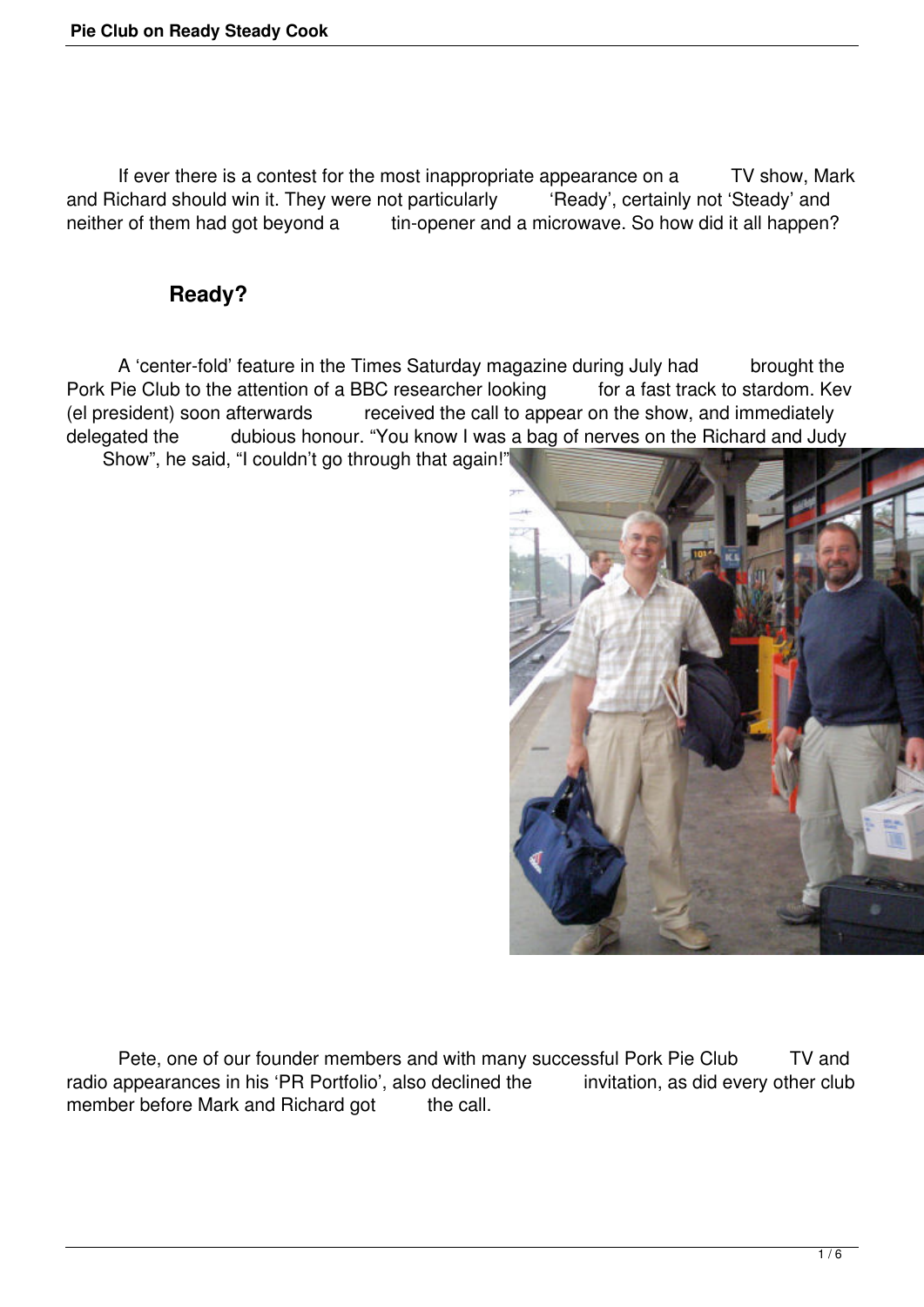The audition was at BBC Manchester in August 2005. We (Mark and Richard) wore our Pork Pie tee-shirts (sponsored by the British Meat Association) and Mark had brought some (whose \*\*\*\*\*?) pies to take to the audition. They came in very handy when we arrived. as we were easily able to bribe a hungry security guard to let us park in the l easily able to bribe a hungry security guard to let us park in the BBC car park.

There were about six couples waiting to be auditioned. From their conversation, it was clearly a lifetime ambition to appear on the show. "Isn't Ainsley gorgeous?" said a mature lady from Prestatyn, who had been on a lengthy waiting list and was visibly miffed that Mark and I had no particular interest in cooking and had been invited to audition.

The audition seemed to go quite well. We were filmed answering questions on pork pies and the Pork Pie Club. Giving fresh pies to Jason and Sian (the researchers) also helped!

We were anticipating quite a long wait for the results of the auditions, but the call to appear on the show came fairly quickly. We assumed that the ladies from Prestatyn had been unsuccessful.

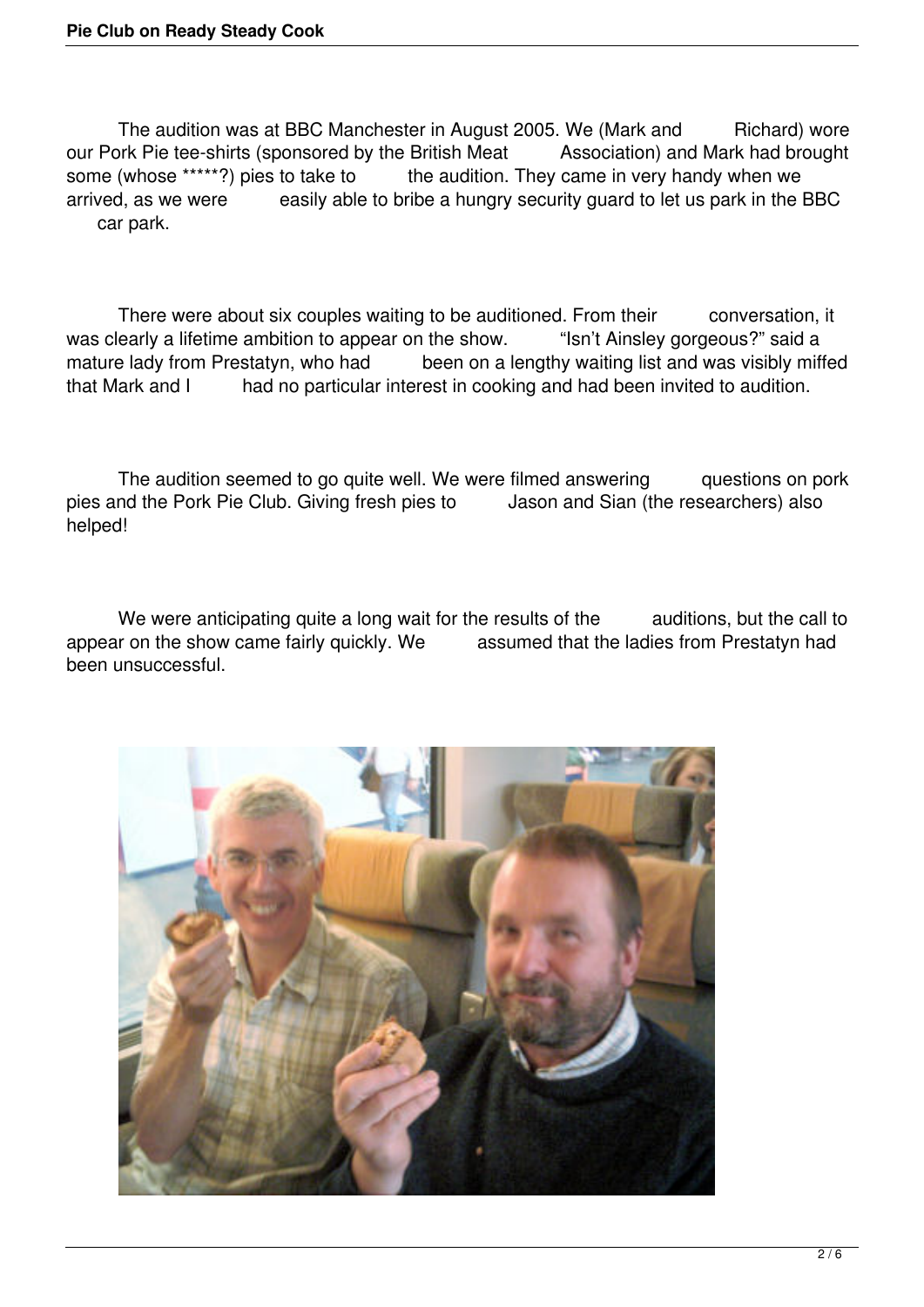We were sent questionnaires, which asked us a number of questions, including what ingredients we would like to include in our bag, and what we would include if it was a 'gourmet' bag. We were told the date for the filming, which was to be in the BBC Wandsworth studios, and Amy (from the BBC) sorted out all the travel arrangements etc. At this stage we were still in excited mode, then the day arrived .......

## **Steady?**

Mark had arranged to meet Richard Grange (son of Eddie Grange, Slaithwaite<br>
In and master pie maker) to collect 20 ultra-fresh pies before we got the train to butcher and master pie maker) to collect 20 ultra-fresh<br>London. We arrived at Wakefield Westaate with a Westgate with an hour to spare, and the aroma of fresh pies was so tantalizing that we ate a couple on the train. We were met at London Kings Cross by a taxi driver who did regular 'TV runs'. On arrival at the studios, we thanked him with a pie.

We signed in at reception, where Phil Vickery rushed past as he was about to appear on a recording. We were then taken to a room which would be our 'base' for being briefed, waiting for the show etc. The room was well equipped, with TV screen, fruit, drinks<br>etc. Next door was a make-up and dressing room was a make-up and dressing room.

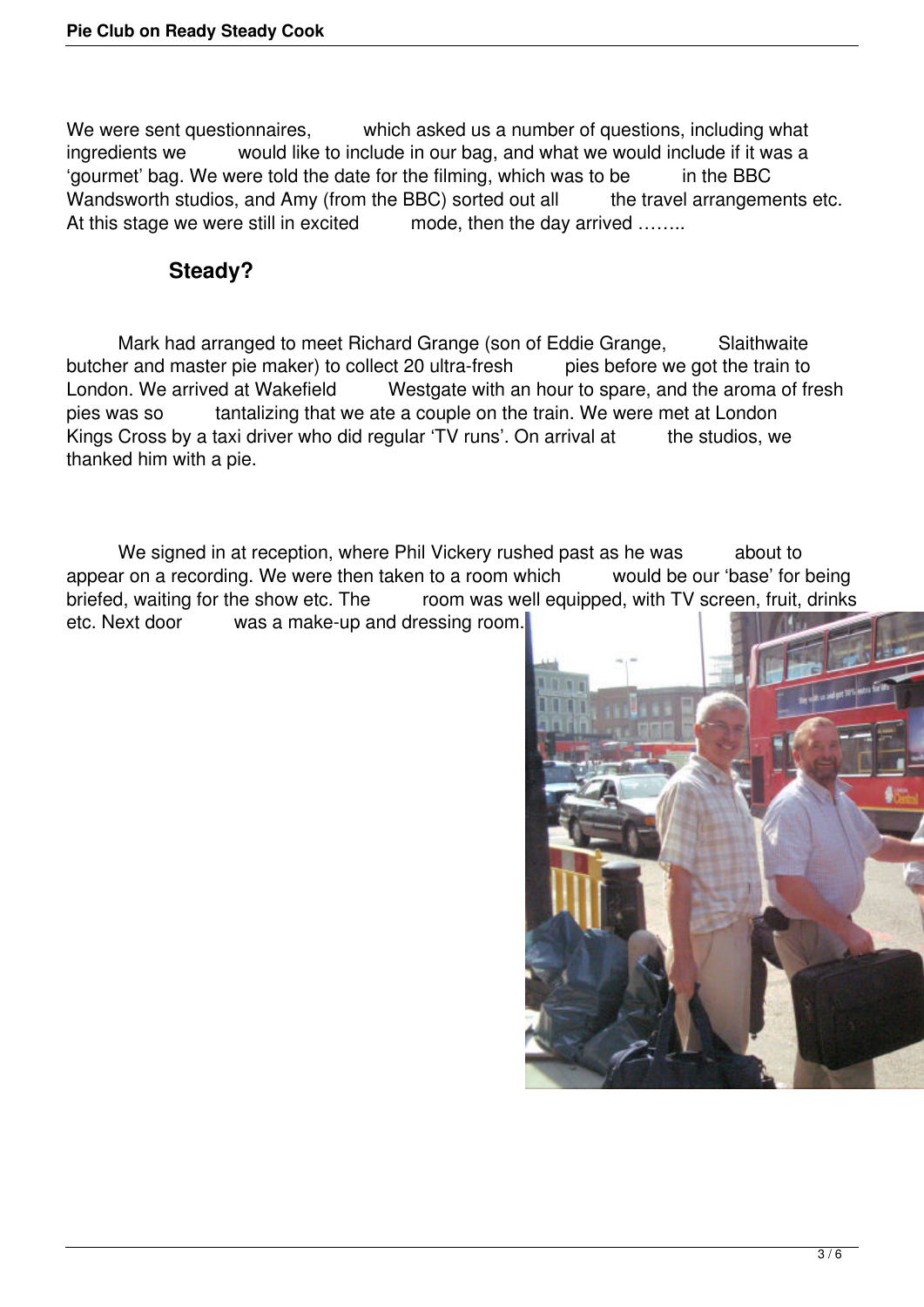We had been asked to take three different outfits for the costume lady to choose from. Richard was beginning to wish he had bought a new shirt! The outfits chosen, they were promptly ironed and returned by the costume lady.

 Jason came in to brief us about the show and to run some example questions by us. He was clearly becoming increasingly anxious about selecting us, as he struggled to weigh up Mark's dry and tongue-in-cheek responses. We were invited to watch the live recording of the Ready Steady Cook show which preceded ours (they record three in a day) – it was a celebrity show featuring stars from 'The Bill', but we preferred to watch the Ashes Oval test!

Mark, who was beginning to realize what we had let ourselves in for, said he was 'bricking it'. Richard was not as nervous, but was worried about the cooking aspect, particularly as his Chef was new to the programme.

Jason came into the room again to tell us it was time……





We went on to the set and were given a quick rundown on the kitchen areas – where the fridge was, the utensils, ingredients etc. We were introduced to our Chefs – Brian Turner, who was paired with Mark, Ed Baines, who was paired with Richard; and Ainsley, the programme compare. They were all very friendly and reassuring. Judging by the perspiration index, Mark did not look too reassured!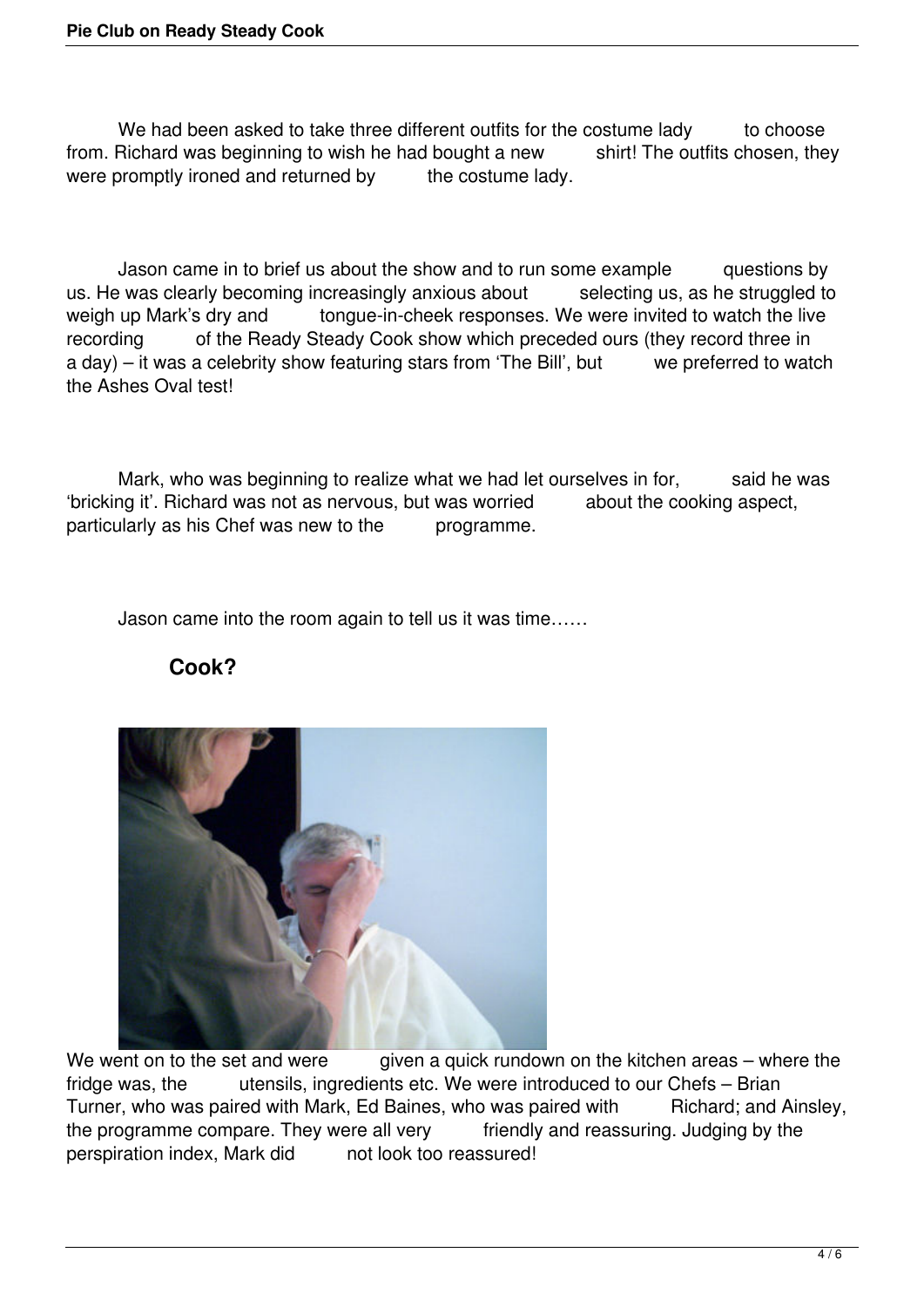We took our places in the studio audience and the programme started. Mark (green pepper) was first to run down the steps on to the set and talk about the contents of his bag. Richard (red tomato) was next. The next 20 minutes was the main event – Richard went into a mild panic because Ed Baines asked him to make some puff pastry twirls, and Mark was in full flight – exchanging Yorkshire banter with his mate Brian. Soon it was over and the chefs had done a great job despite the incompetence of their pie club guests. Now came the vote, and red tomatoes won hands down (we suspect because Ed Baines is much better looking than Brian Turner).



After the show we were able to take photos with the celebrities, who all signed copies of their books which we had taken with a view to auctioning for the pie club charity appeals. Mark and Richard were then given the finished dishes to eat at a table, but we were so 'wound up' that neither was very hungry. Also it must have been one of the humid days of the year and we were lathered.

Mark distributed the remaining pies to the celebs and the backroom staff and we made our way back to Kings Cross by taxi, only to run 300 meters for the wrong train at the far end of the platform. Mark looked as though he was about to collapse!